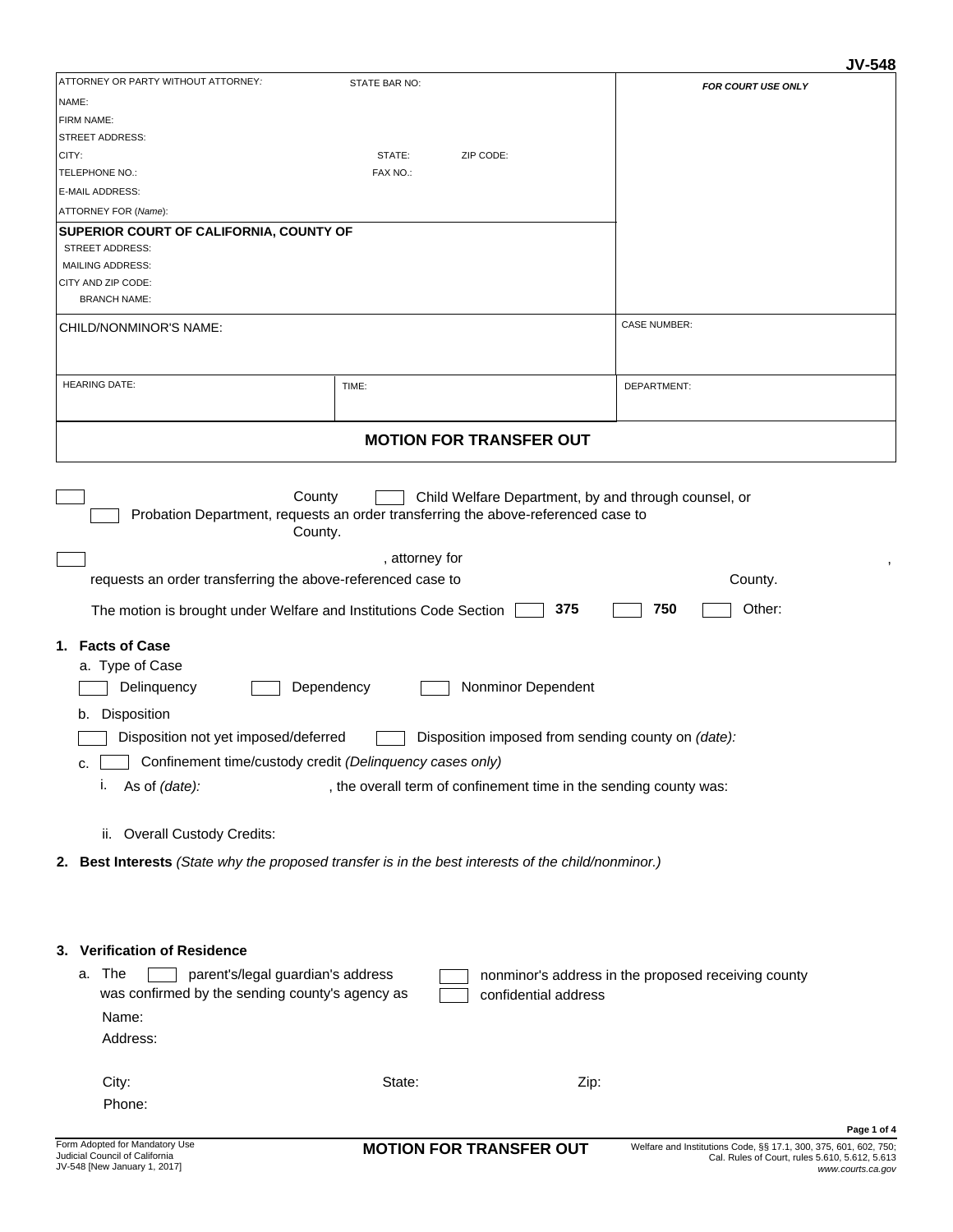|                                                                                                                                                 | <b>JV-548</b>         |
|-------------------------------------------------------------------------------------------------------------------------------------------------|-----------------------|
| CHILD'S NAME:                                                                                                                                   | <b>CASE NUMBER:</b>   |
|                                                                                                                                                 |                       |
| receiving county<br>social worker<br>in the<br>probation officer<br>The<br><b>3.</b> b.<br>conducted an address check and verified the address. | sending county<br>has |
| Verification completed by:<br>Date verified:<br>c.                                                                                              |                       |

d. Documentation establishing residency in the proposed receiving county is attached to this motion. The following documentation is attached:

## **4. Education Information**

- a. Name of last school attended:
- b. Name of school district:
- c. **Name of current Educational Rights Holder or Surrogate Parent:**
- d. **Name of proposed Educational Rights Holder or Surrogate Parent:**
- e. There is an Individual Education Plan (IEP) for the child/nonminor.

## **5. Services**

- a. The level of services required by the child/nonminor  $\Box$  can  $\Box$  cannot be met in the proposed receiving county.
- b.  $\Box$  The level of services required by  $\Box$  parent or legal guardian  $\Box$  can  $\Box$  cannot be met in the proposed receiving county.
- c. The type and level of services or supervision required by the child/nonminor and/or parent or legal guardian *(e.g., drug treatment, residential, outpatient, NA only, etc.)* are <u>decumented in the attached case plan or described as:</u>

Probation has not previously supervised the child/nonminor. d.  $\lceil$ 

## **6. Other**

a. The current status of the Indian Child Welfare Act (ICWA) is *(specify):*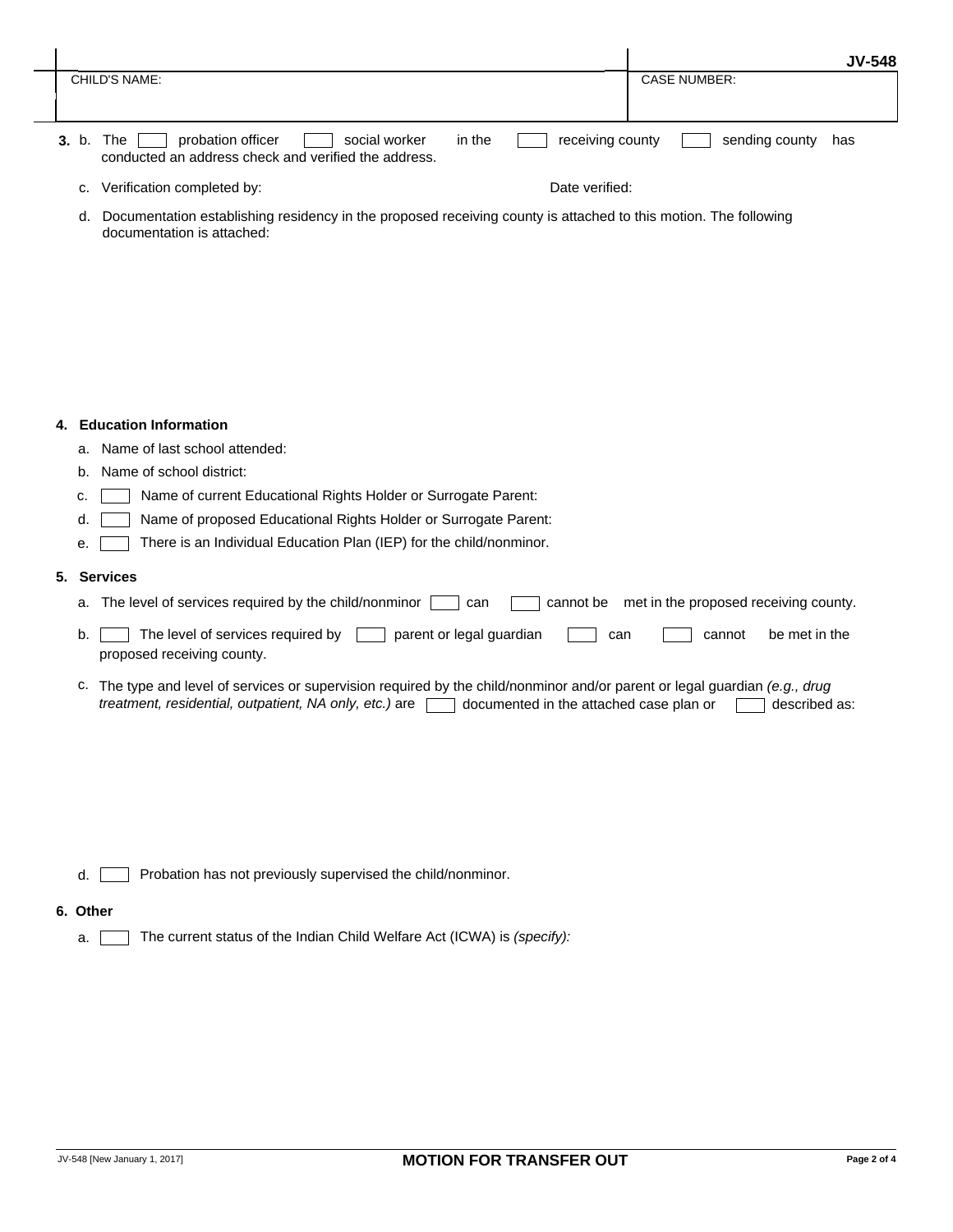|                                                                                        | JV-340              |  |  |
|----------------------------------------------------------------------------------------|---------------------|--|--|
| CHILD'S NAME:                                                                          | <b>CASE NUMBER:</b> |  |  |
|                                                                                        |                     |  |  |
| Parentage has been determined as indicated in minute order dated:<br>6. b.             |                     |  |  |
| A WIC §241.1 determination has been made as indicated in the minute order dated:<br>C. |                     |  |  |
| Restitution has been determined in the amount of \$:<br>d.<br>See minute order dated:  |                     |  |  |

e. The child/nonminor has exceptional medical needs *(specify):* 

- f. The child/nonminor qualifies for regional center services.
- g. There are pending Uniform Child Custody Jurisdiction and Enforcement Act (UCCJEA) issues in this case.
- h. **A** Special Juvenile Immigrant Status (SJIS) application is pending.
- i. **A Social Security Income (SSI) application is pending.**
- j. There are active orders regarding psychotropic medications. The last order is dated:
- k. **If applicable, in the below box, please list all dependency and delinquency cases for the child/nonminor.**

| <b>Case Number</b> | <b>County</b> | <b>Case Type</b> |
|--------------------|---------------|------------------|
|                    |               |                  |
|                    |               |                  |
|                    |               |                  |
|                    |               |                  |

*l.* Other:

I declare under penalty of perjury under the laws of the State of California that the foregoing and any attachments are true and correct.

Date:

| (TYPE OR PRINT NAME OF<br>PROBATIONOFFICER<br>SOCIAL WORKER) | SIGNATURE        |
|--------------------------------------------------------------|------------------|
| PARTY<br>ATTORNEY FOR PARTY)<br>(TYPE OR PRINT NAME OF       | <b>SIGNATURE</b> |

**JV-548**